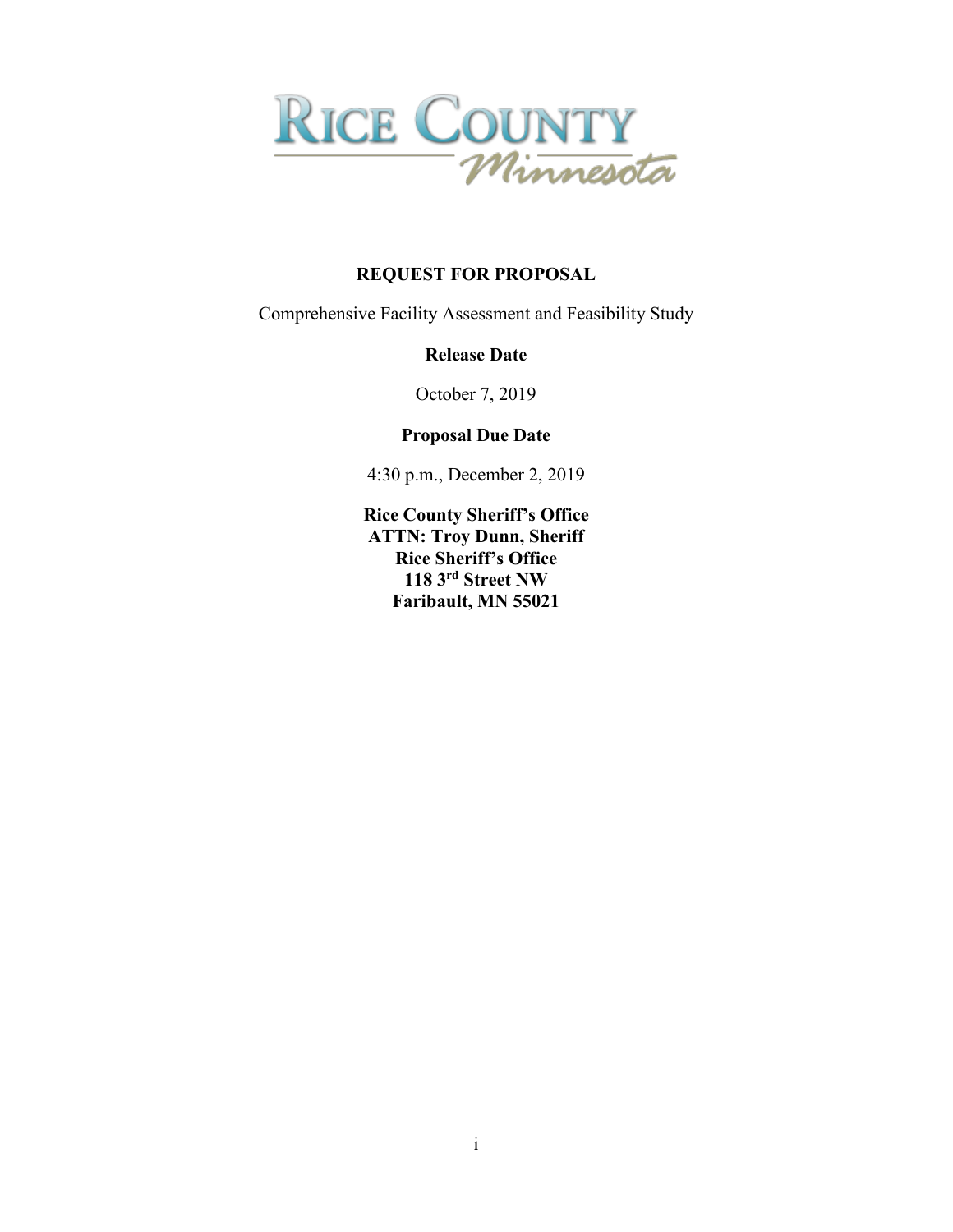#### **TABLE OF CONTENTS**

- 1. Introduction
- 2. Background
	- 2.1 Rice County, Minnesota Background
	- 2.2 The Rice County Main Jail
- 3. RFP Process Timeline
- 4. Instructions to Proposers
	- 4.1 General Rules
	- 4.2 Proposal Submission
	- 4.3 Inquiries and Communication Restrictions
	- 4.4 Addenda
	- 4.5 County's Right to Withdraw, Cancel, Suspend and/or Modify RFP
	- 4.6 Proposer's Right to Withdraw or Modify Proposal
	- 4.7 Proposals Will Not Be Returned
	- 4.8 Public Disclosure of Proposal Documents
	- 4.9 Proposer's Costs
	- 4.10 Collusion
	- 4.11 Conflict of Interest
- 5. Scope of Services (Attachments 2 and 3)
- 6. Evaluation and Selection
	- 6.1 Proposal Evaluation and Recommendation for Selection
	- 6.2 Evaluation of Responsiveness
	- 6.3 Evaluation Panel and Evaluation Criteria
	- 6.4 Execution of Contract
- 7. Terms and Conditions
	- 7.1 County may Terminate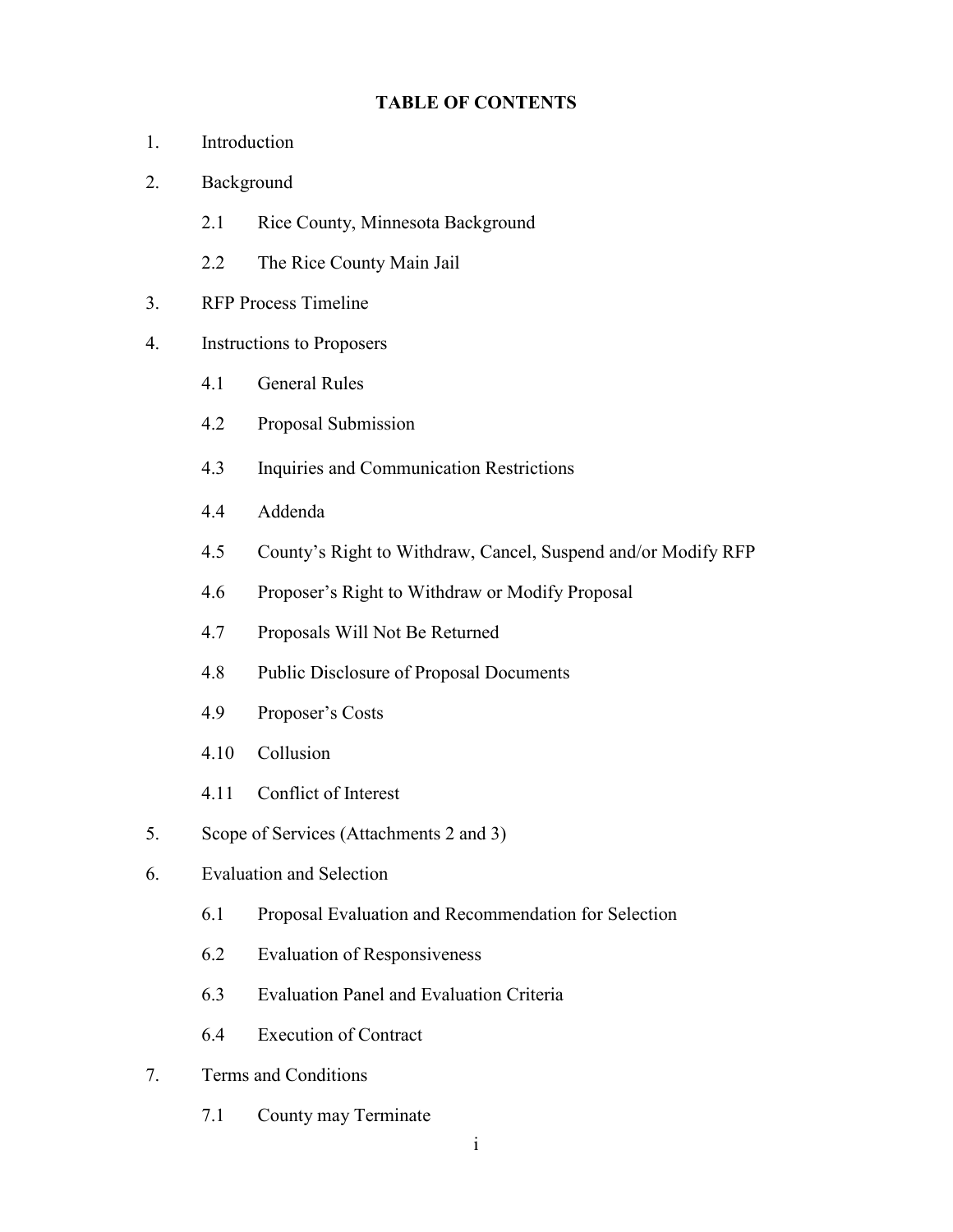- 7.2 Irrevocable Offer
- 7.3 Requirements of Agreements
- 7.4. Notice to Proceed
- 7.5 Failure to Proceed
- 7.6 Compliance with Applicable Laws

# Attachments

Attachment 1 – Proposal Format and Content

Attachment 2 – Jail Needs Assessment and Facility Development Consulting Services

Attachment 3 – Rice County Sheriff's Office Needs Assessment and Facility Development

Consulting Services

# Appendix

Appendix A – Performance and Non-Collusion Affidavit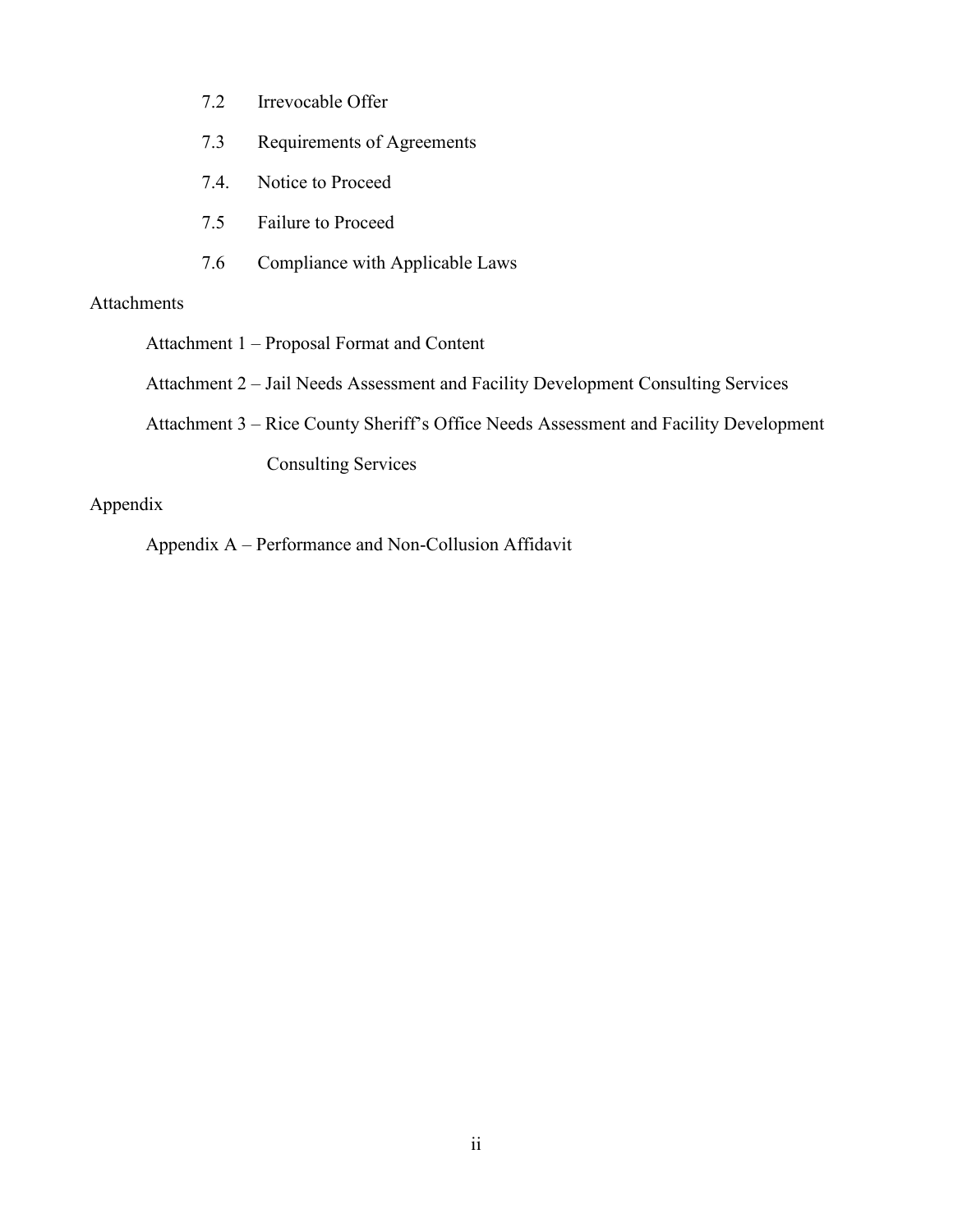#### 1. Introduction

Rice County, Minnesota (referred to as County) invites written proposals for developing a Comprehensive Facility Assessment and Feasibility Study for the Rice County Sheriff's Office and Main Jail (collectively referred to as the Law Enforcement Center), located at 118 NW 3rd Street, Faribault, MN 55021.

The purpose of this Comprehensive Facility Assessment and Feasibility Study (referred to herein as the Study) is to determine the effectiveness and efficiency of the current Law Enforcement Center and to evaluate options to expedite, economize and modernize Law Enforcement Operations and functions within Rice County.

The current Law Enforcement Center is over 45 years old, with a Main Jail certified to operate as a Class III 24 –hour facility and a capacity of 36 inmates. The County seeks to evaluate options and feasibility that include expanding our programming and recreational space, providing additional appropriate specialized detention or evaluation facilities, while still incorporating our Patrol, Administration, Investigations and Records divisions.

Rice County, Minnesota seeks sealed proposals from qualified criminal justice consulting firms which possess knowledge, skills, and experience in pre-architectural jail planning to conduct a comprehensive jail needs assessment study, as well as staffing facility's needs. The firm should provide pre-architectural consulting services, as well as work flow direction. The purpose of this study is to develop a plan that will establish current and future capacity requirements and operational costs associated with several options. Cost associated with replacement of the current facility, initial estimate of the cost of construction should be provided, as well as other options. Costs that should be explored are remodeling and/or additions to the current jail facility, as well as other site options.

To meet the rising need for jail bed space, and capacity to handle the increased volume in the Criminal Justice System, some measures already have been enacted to reduce the jail population. These include expanded use of electronic monitoring, Treatment Court, Sentence to Serve and Huber. Any change in inmate flow must be addressed by additional programs, more space, or significant change in practices.

Rice County will form a Jail Project Committee (referred to herein as the JPC) based on needs for the jail project. The committee will evaluate firms from material submitted in response to this Request for Proposals. All interested firms must complete a full proposal based on the scope of services specified herein. Based on a review of submitted proposals, the committee may interview selected firms prior to making a final decision. The committee reserves the right to modify the selection process based on information provided in the RFP submittals.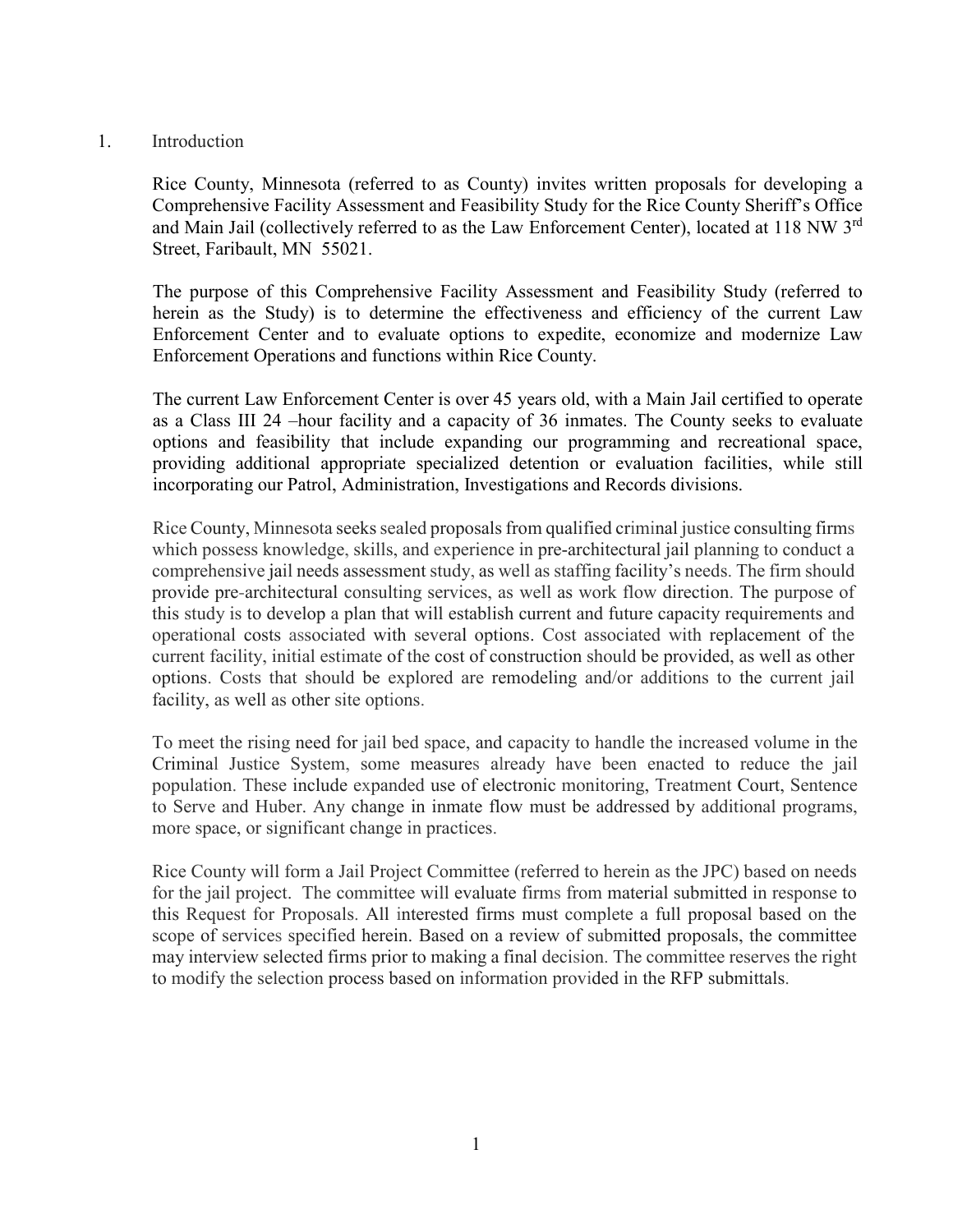#### 2. Background.

# 2.1. Rice County, Minnesota Background

Rice County, Minnesota, is located in southern Minnesota on Interstate 35 about 50 miles south of Minneapolis and St. Paul. Faribault is the county seat with the towns of Northfield, Dundas, Lonsdale, Morristown and Nerstrand within its borders. Rice County is also the home of three colleges: St. Olaf; Carleton College; and South Central Colleges. Big Woods State Park is also located in Rice County. Rice County has a population of 66,523 full-time residents, and a total area of 516 square miles.

# 2.2 The Rice County Main Jail

The Rice County Sheriff's Office operates two County jail facilities, a 36-bed main jail facility that includes a mixture of minimum, medium, maximum and special housing units along with dorm style female facility. In 2011, Rice County moved the Minimum Security Jail Annex Facility to a vacated Army Reserve site along Hwy 60 in Faribault about 1 mile from the Main Jail facility. This Annex can currently hold 37 minimum security inmates. In 2018, Rice County had 1,574 bookings with an average daily population of 50. In 2019, the Rice County Jail is projecting 1,526 bookings with an average daily population of 52. Currently the Rice County Jail use Steele County Jail, Le Sueur County Jail, and Goodhue County Jail for boarding its overflow inmates.

The Main Jail occupies about 2/3 of the upper floor of the Law Enforcement Center, built in 1972, and is located one block east of the Rice County Courthouse. Many physical deficiencies have been identified in the jail. The jail significantly lacks programming and recreational space. This jail is also on old-style linear jail facility. Maintaining Rice County Jail's Class III Adult Detention Facility is a must, as transport costs could reach roughly 1 million dollars annually. Expansion or reconstruction would create the capacity for additional beds, including a holding/detox cell, property storage, programming space, exercise area, ITV visiting area, canteen storage, nursing services, food preparation area, and additional space control room space for jail staff.

3. RFP Process Timeline

| <b>RFP</b> Issued:                               | October 7, 2019   |
|--------------------------------------------------|-------------------|
| Deadline for Submission of Questions:            | November 8, 2019  |
| Responses to Questions Due:                      | November 18, 2019 |
| <b>RFP</b> Proposals Due:                        | December 2, 2019  |
| Jail Project Subcommittee Review of Proposals:   | December 9, 2019  |
| Top-Ranked Firm Selection and Notification:      | January 6, 2020   |
| Award of Contract pending County Board Approval: | January 17, 2020  |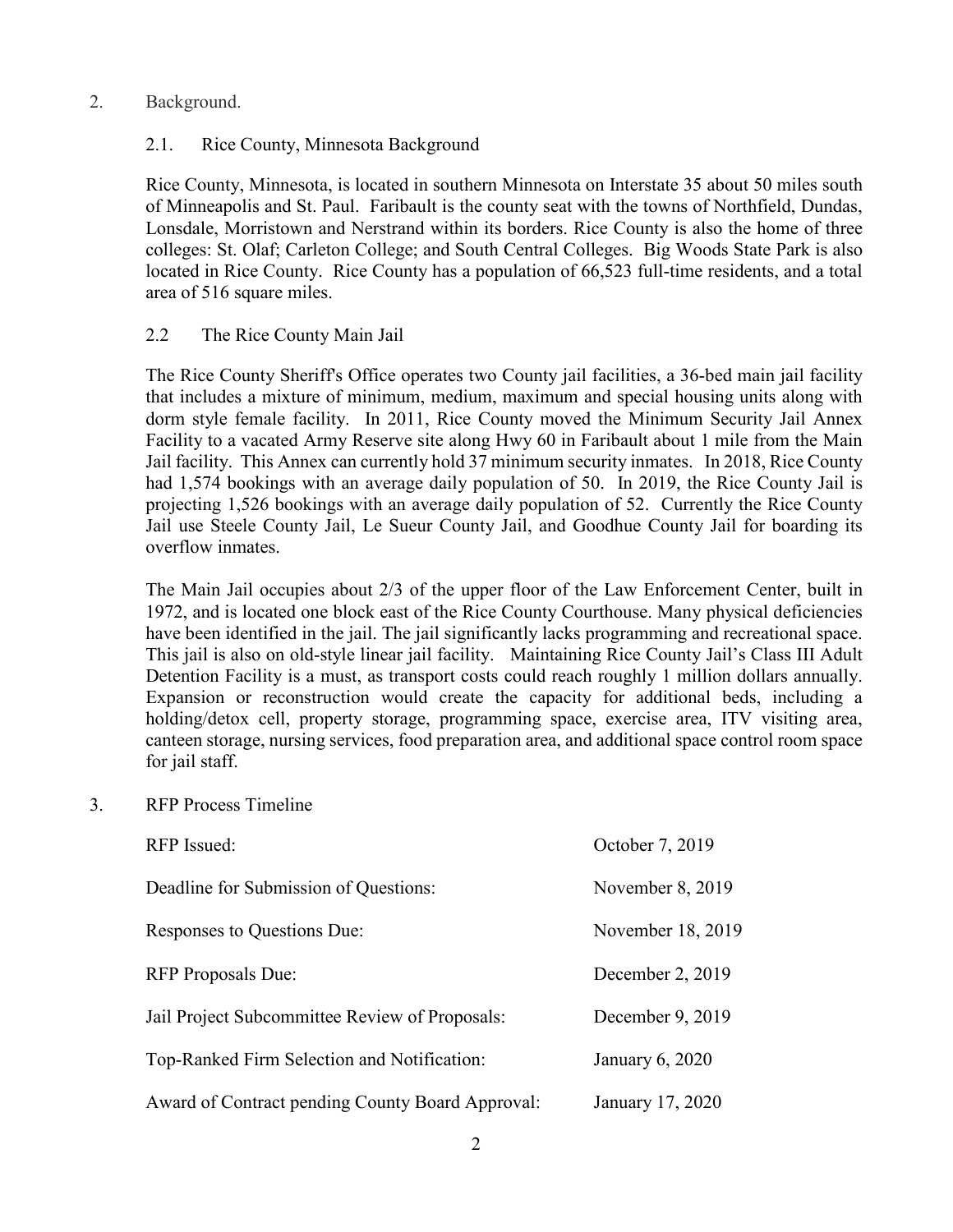# 4. Instructions to Proposers

# 4.1 General Rules

This Request for Proposals ("RFP") is an invitation for Proposers to submit a proposal to the County. It is not to be construed as an official and customary request for bids, but as a means by which the County can facilitate the acquisition of information related to the purchase of services. Any proposal submitted as provided herein constitutes a suggestion to negotiate and NOT A BID.

# 4.2 Proposal Submission

Proposals shall be submitted no later than 4:30 p.m. on December 2, 2019, in a sealed main envelope and marked "Comprehensive Facility Assessment and Feasibility Study for the Rice County Sheriff's Office and Main Jail." The main envelope must also be marked with the Proposer's name and contact information, and clearly addressed and marked as described.

When submitting proposals pursuant to the Scope of Services, the Proposer, when responding to both Attachment 2 and 3, shall separate each proposal for each Attachment into individual "subenvelopes." Both individual "sub-envelopes" shall be included into one main envelope pursuant to this Section. Each individual "sub-envelope" within the main envelope shall be clearly identified as "ATTACHMENT 2 PROPOSAL" and "ATTACHMENT 3 PROPOSAL." Each "sub-envelope" within the main envelope shall also be marked with the Proposer's name and contact information.

The proposals should be delivered to:

Troy Dunn, Sheriff Rice County Sheriff's Office 118 3<sup>rd</sup> Street NW Faribault, MN 55021

The County will date-stamp and number each proposal, acknowledging receipt of each addendum included, if any were issued. Proposals will be treated as confidential during the RFP process in accordance with Minn. Stat. §13.591, subd. 3 (b), of the Minnesota Government Data Practices Act.

Four (4) paper copies and one (1) electronic copy of the proposal, response to Attachments, and all forms on a USB "jump drive" (or suitable alternative electronic format) must be placed inside of the sealed envelope. The proposal file must be formatted in Microsoft Word.

Failure to submit a proposal on time may be grounds for rejection of the proposal; however, the County reserves the right, in its sole and absolute discretion, to accept proposals after the time and date specified. The County is not responsible for delays caused by the U.S. Postal Service or any other carrier or delivery service.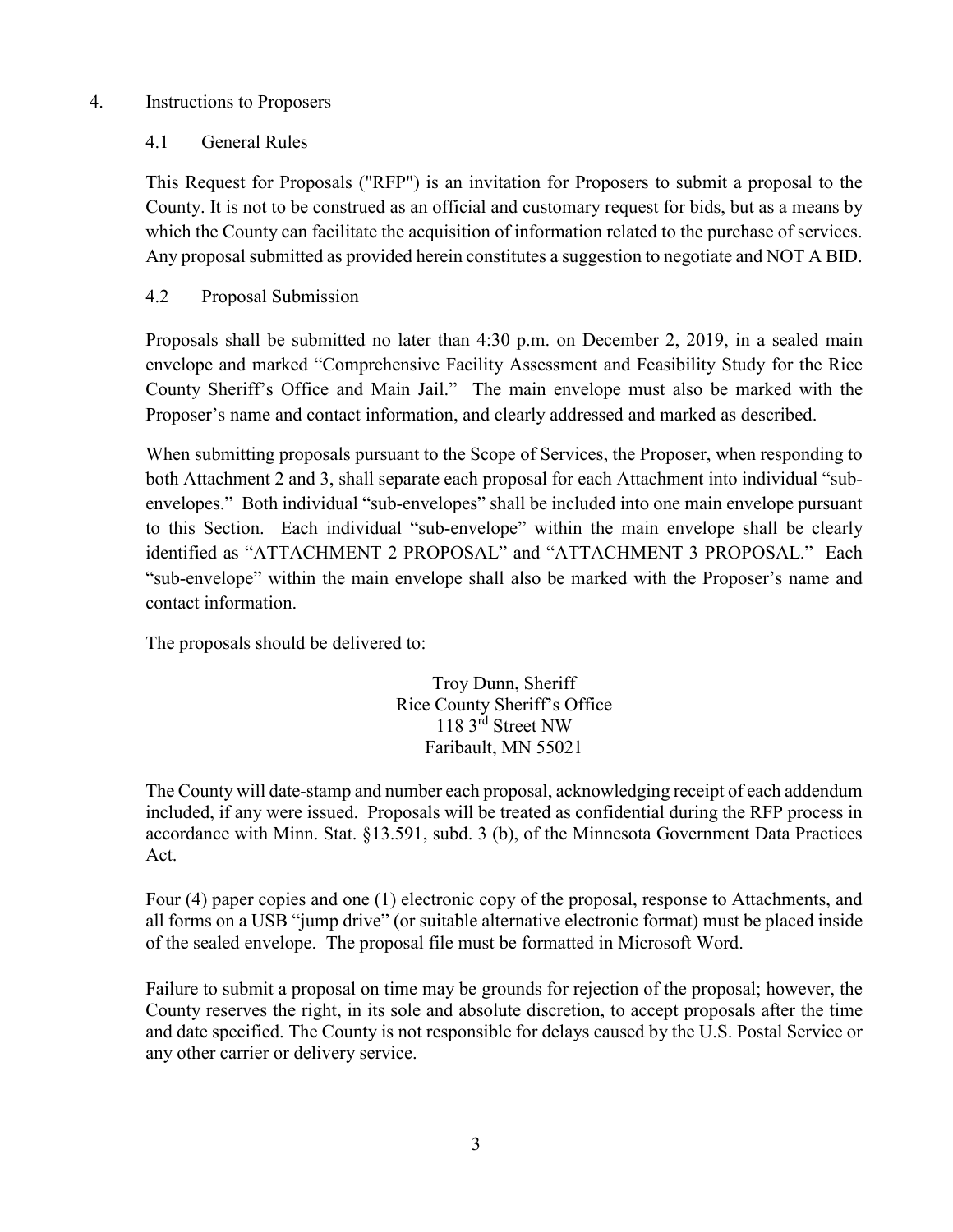# 4.3 Inquiries and Communication Restrictions

Proposers may not have communications, verbal or otherwise, concerning this RFP with any personnel or boards from Rice County or relevant consultant(s), other than the persons listed in this section. This restriction may be suspended or removed by the authority and direction of the persons listed above. If any Proposer attempts or completes any unauthorized communication, Rice County may, in its sole and absolute discretion, reject the Proposer's proposal.

Questions, requests for clarification, notices of discrepancies or omissions in the RFP or its attachment, or requests for information about this RFP or the process may be submitted by email to the designated RFP Administrator by 4:30 p.m., November 8, 2019 at:

> Troy Dunn, Rice County Sheriff E-mail: [tdunn@co.rice.mn.us](mailto:tdunn@co.rice.mn.us)

The person submitting the request is responsible for its on-time delivery. Any question asked, the County's responses to all questions and requests for more information will be summarized in writing and forwarded to all known potential Proposers by mail or electronically by 4:30 p.m., November 18, 2019.

#### 4.4 Addenda

The County reserves the right to modify the RFP at any time prior to the proposal due date. If the RFP is modified, addenda to the RFP will be provided to all Proposers known to have received a copy of the RFP. It is the responsibility of each prospective Proposer to assure receipt of all addenda.

The County will modify the RFP only by formal written addenda. Proposer's proposal should be based on the specifications herein and any formal written addenda from the County, not oral or other interpretations or clarifications, including those occurring at pre- Proposal meetings, site visits, etc.

# 4.5 County's Right to Withdraw, Cancel, Suspend and/or Modify RFP

The County reserves the right to withdraw, cancel, suspend, and/or modify this RFP for any reason and at any time with no liability to any prospective Proposer for any costs or expenses incurred in connection with the RFP or otherwise.

# 4.6 Proposer's Right to Withdraw or Modify Proposal

A proposal may be withdrawn on written request of the Proposer prior to the proposal due date. Prior to the proposal due date, changes may be made, provided the change is submitted in writing and signed by an officer or authorized representative of the Proposer. No modification, unless in writing, will be accepted.

4.7 Proposals Will Not Be Returned

Upon submission, proposals become the property of the County and will not be returned.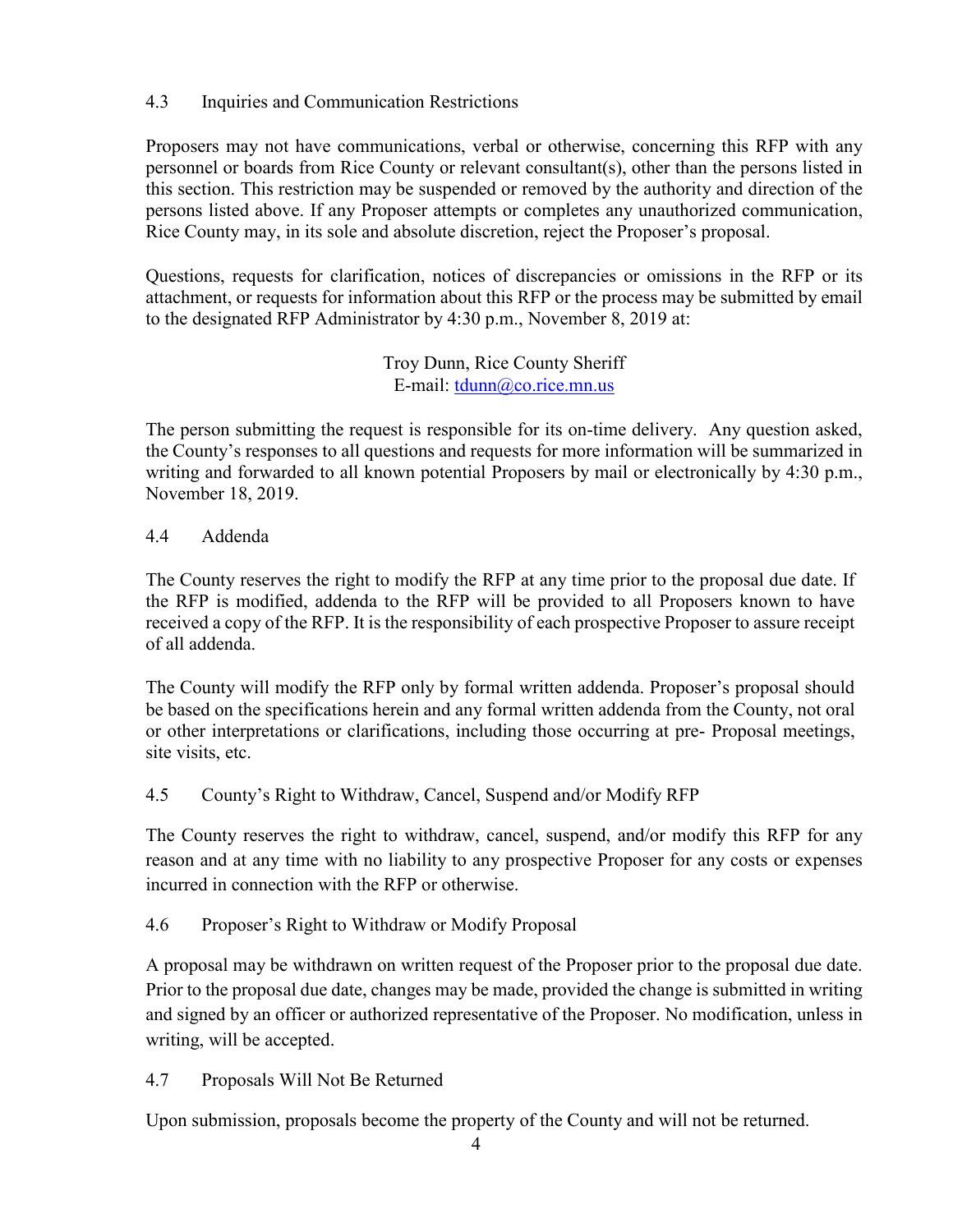#### 4.8 Public Disclosure of Proposal Documents

Under Minnesota law, proposals are private and nonpublic until the proposals are opened on the proposal due date. Once the proposals are opened, the name of the Proposer becomes public. All other data in the proposal is private or nonpublic data until completion of the evaluation process. The evaluation process is completed when the County enters into a contract with a Proposer. At that time, all remaining data submitted by all Proposers is public with the exception of data exempted under Minn. Stat. Section 13.37 of the Minnesota Government Data Practices Act. If the Proposer believes non-public data is included in its proposal, Proposer shall clearly identify the data and cite the Minnesota Government Data Practices Act exemption(s).

However, the Proposer agrees, as a condition of submitting a proposal, the County will not be liable or accountable for any loss or damage which may result from a breach of confidentiality, as may be related to the proposal. Pricing, fees, and costs are public data.

The Proposer agrees to indemnify and hold the County, its officials, agents, and employees harmless from all claims arising out of, resulting from, or in any manner attributable to any violation of any provision of the Minnesota Government Data Practices Act, including legal fees and disbursements paid or incurred to enforce this provision.

#### 4.9 Proposer's Costs

The County shall not be responsible for any costs incurred by Proposer in connection with this RFP. Proposer shall bear all costs associated with proposal preparation, submission, and attendance at presentation interviews, or any other activity associated with this RFP or otherwise.

# 4.10 Collusion

If the County determines that collusion has occurred among Proposers, none of the Proposals of the participants in such collusion shall be considered. The County's determination shall be final.

#### 4.11 Conflict of Interest

The Proposer affirms that, to the best of its knowledge, its proposal does not present a conflict of interest with any party or entity, which may be affected by the terms of a contract resulting from this RFP. The Proposer agrees that, should any conflict or potential conflict of interest become known, it will immediately notify the County of the conflict or potential conflict, and will advise the County whether it will or will not resign from the other engagement or representation. Further, the County may make reasonable efforts to avoid, mitigate, or neutralize an organizational conflict of interest by a Proposer in all competitive procurements. To avoid an organizational conflict of interest by a Proposer, the County may utilize methods including disqualifying a Proposer from eligibility for a contract award or canceling the contract if the conflict is discovered after a contract has been issued. To mitigate or neutralize an organizational conflict of interest by a Proposer, the County may use methods such as revising the scope of work to be conducted, allowing Proposers to propose the exclusion of task areas that create a conflict, or providing information to all Proposers to assure that all facts are known to all Proposers. The County may, at its sole and absolute discretion, waive any conflict of interest.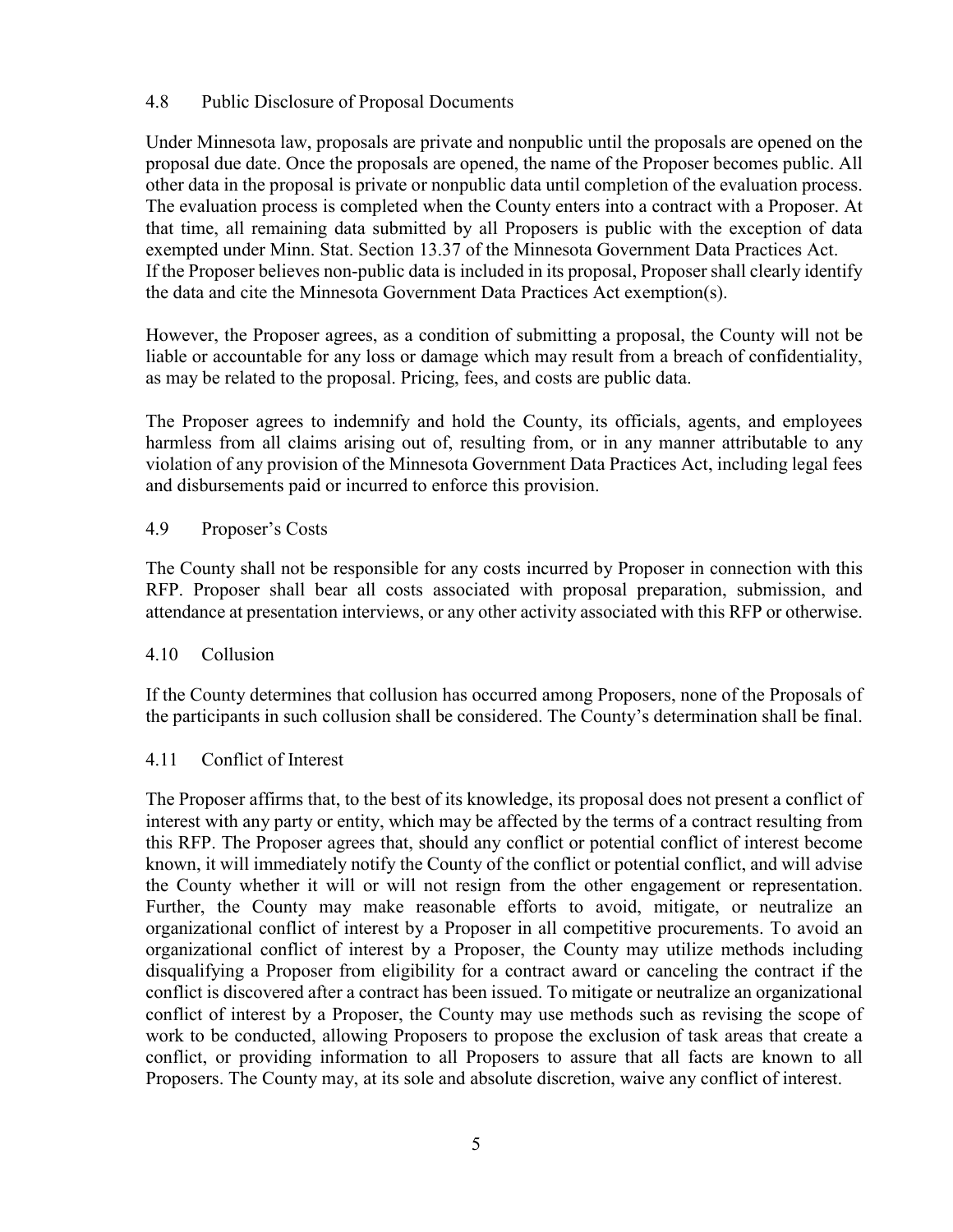5. Scope of Services (Attachments 2 and 3)

Proposers should present their submissions in response to two Attachments consistent with the Format and Content requirements within Attachment 1. Depending upon the responses received, the County may elect to pursue one, or both services described within Attachments 2 and 3.

6. Evaluation and Selection

### 6.1 Proposal Evaluation and Recommendation for Selection

The RFP does not commit the County to award a contract. Submission of a proposal as provided herein shall neither obligate nor entitle a Proposer to enter into a contract with the County. The County, reserves the following rights, to be exercised in the County's sole and absolute discretion: 1) to determine whether any aspect of a proposal satisfactorily meets the criteria established in this RFP; 2) to seek clarification or additional information from any Proposer(s); 3) to negotiate, sequentially or simultaneously, pricing and/or terms with any Proposer(s) or contractor(s) that did not submit a proposal; 4) to reject any or all proposals with or without cause; 5) to waive any irregularities or informalities in a proposal; 6) to cancel and/or amend by addenda this RFP, in part or entirely; and 6) to award multiple contracts to Proposers and/or contractors that did not submit a proposal.

Evaluation of proposals by the JPC, evaluation panel, County staff, a technical advisory committee, or by another group, individual or entity is advisory only. The County Board or its designee may consider or reject such evaluation(s) for any or all proposals. Such evaluations are for the sole benefit of the County Board or its designee, and as such, they are not binding upon the County, nor may they be relied upon in any way by a Proposer.

#### 6.2 Evaluation of Responsiveness

The County will consider all the material submitted by the Proposer to determine whether the Proposer's offer is in compliance with the terms and conditions set forth in this RFP. Responses that do not comply with the provisions in this RFP may be considered nonresponsive and may be rejected.

# 6.3 Evaluation Panel and Evaluation Criteria

Final award of a consulting contract will be made on a best value concept which means that the County will consider the entire proposal for, but not limited to proposal completeness, ability to meet requested service needs, experience in providing such services and the proposed cost of such services.

After review of each responsive proposal, the County may immediately award a contract to a successful Proposer based on the evaluation criteria, or it may establish a short list of Proposers for further consideration. The short list of Proposers may be asked to provide additional information and/or attend an in-person or telephone interview and/or demonstration, as determined by the County in its sole discretion.

Evaluation factors shall include, but are not limited to, the following: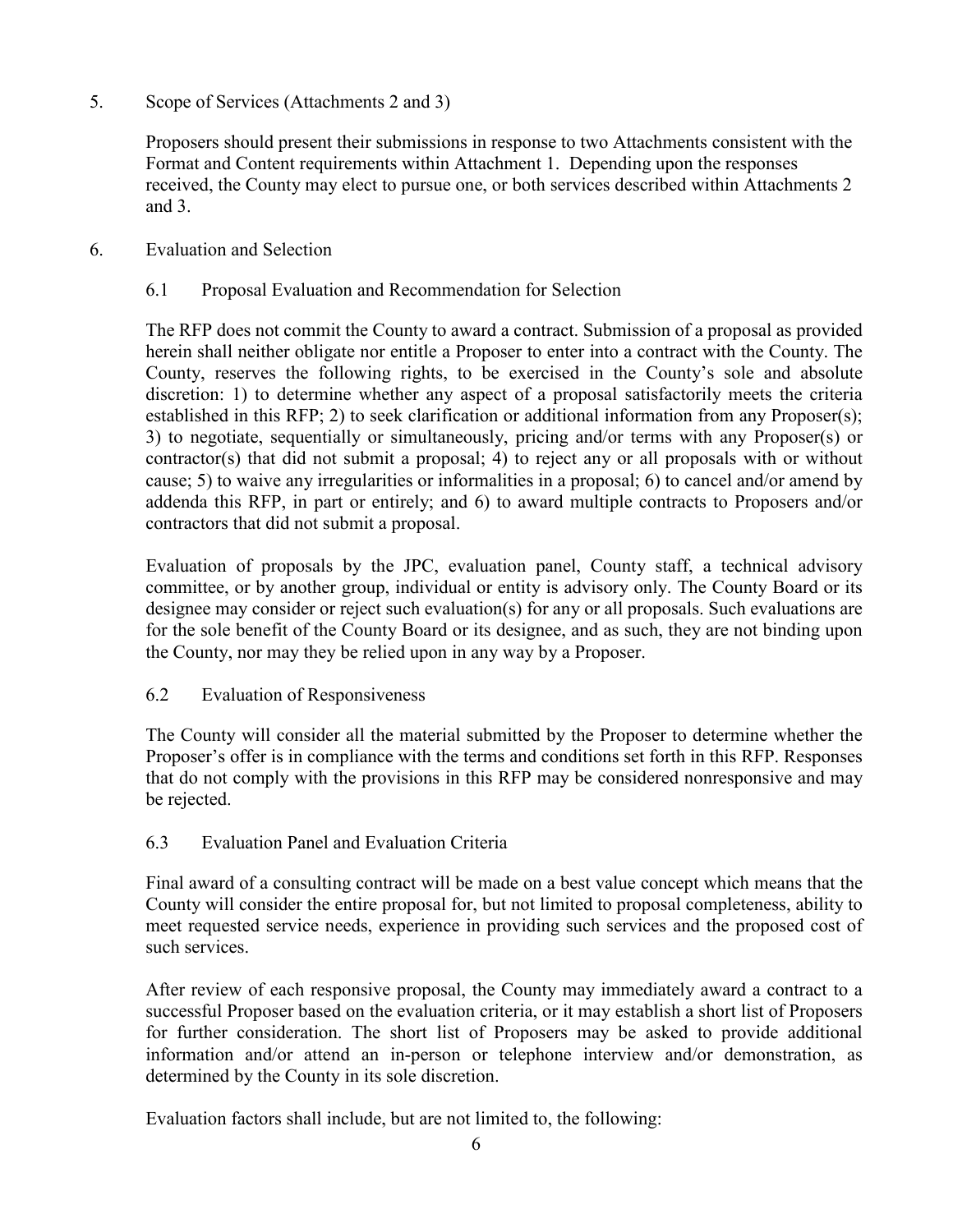- 45 percent for Methodology
- 40 percent for Qualifications, and
- 15 percent for Costs
- 6.4 Execution of Contract

Before a contract becomes effective between the County and any Proposer, the contract award must be ratified and signed by the County Board or its designee. If for any reason the County Board or its designee does not ratify and sign the contract then there are no binding obligations whatsoever between the County and the Proposer relative to the proposed contract.

# 7. Terms and Conditions

# 7.1 County may Terminate

The County, acting through the JPC, may, at its sole discretion, terminate this process at any time, or reject any and all proposals without penalty, prior to the execution of a contract acceptable to the committee. Final selection will be based on the proposal which best meets the requirements set forth in the RFP.

#### 7.2 Irrevocable Offer

Any proposal may be withdrawn up until the date and time set above for the proposal due date. Any proposal not so withdrawn shall constitute an irrevocable offer, for a period of 90 days, to provide the County the services set forth in the attached specifications, or until one or more of the proposals have been approved by the committee, whichever occurs first.

# 7.3 Requirements of Agreements

Any agreement or contract resulting from the acceptance of a proposal should contain, at a minimum, all applicable provisions of the RFP. The County reserves the right to reject any agreement that does not conform to the RFP and any County requirements for agreements and contracts.

#### 7.4. Notice to Proceed

The successful firm will have 60 days from the date of the notice to proceed to commence work on the proposed project.

#### 7.5 Failure to Proceed

The JPC reserves the right to recommend the award of the contract to the next most qualified firm if the successful firm does not begin the contracted services within the prescribed 60 days.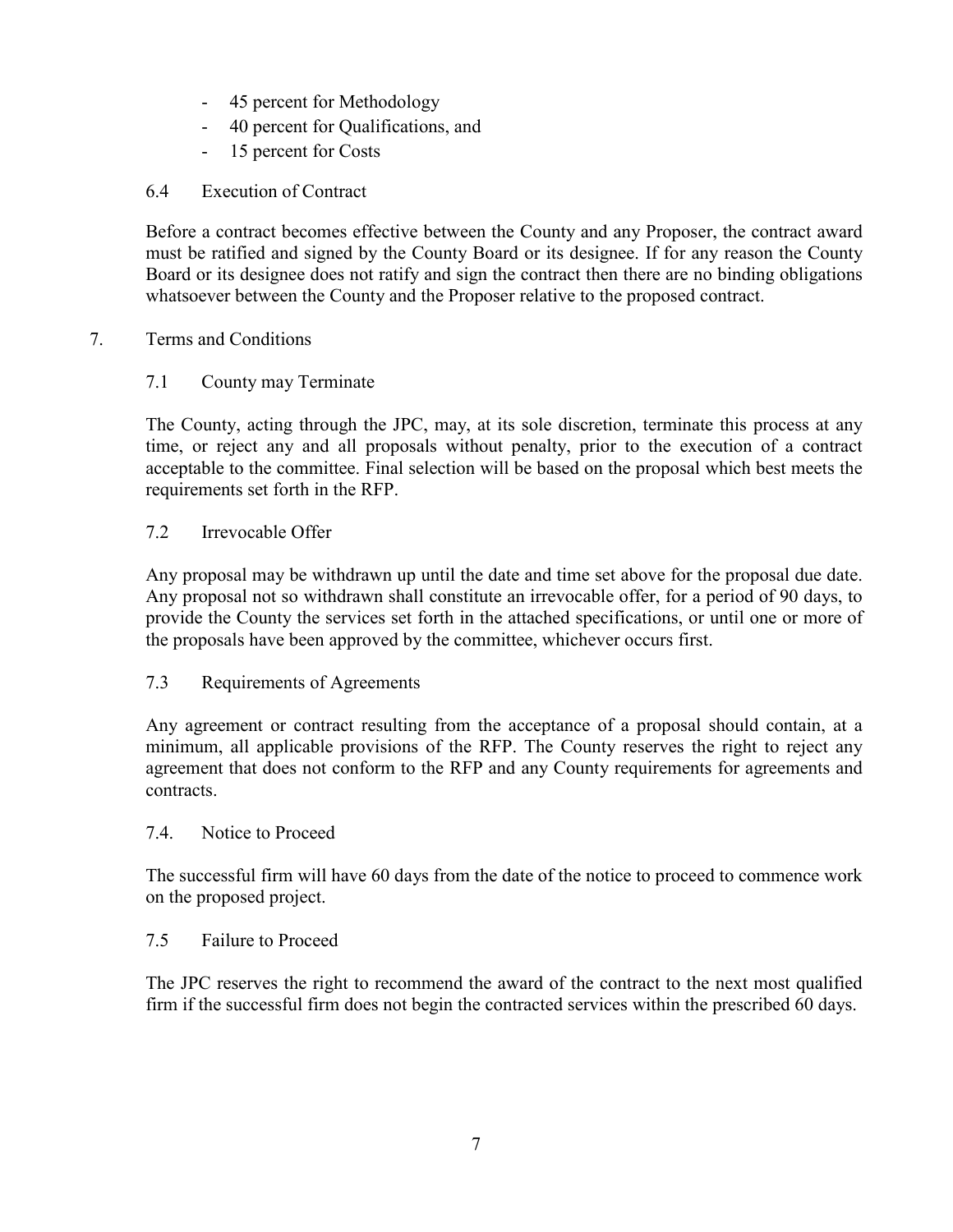# 7.6 Compliance with Applicable Laws

The successful firm further may be required to provide certification of compliance with applicable statutory employment mandates, including but not limited to Minnesota and U.S. labor and nondiscrimination laws.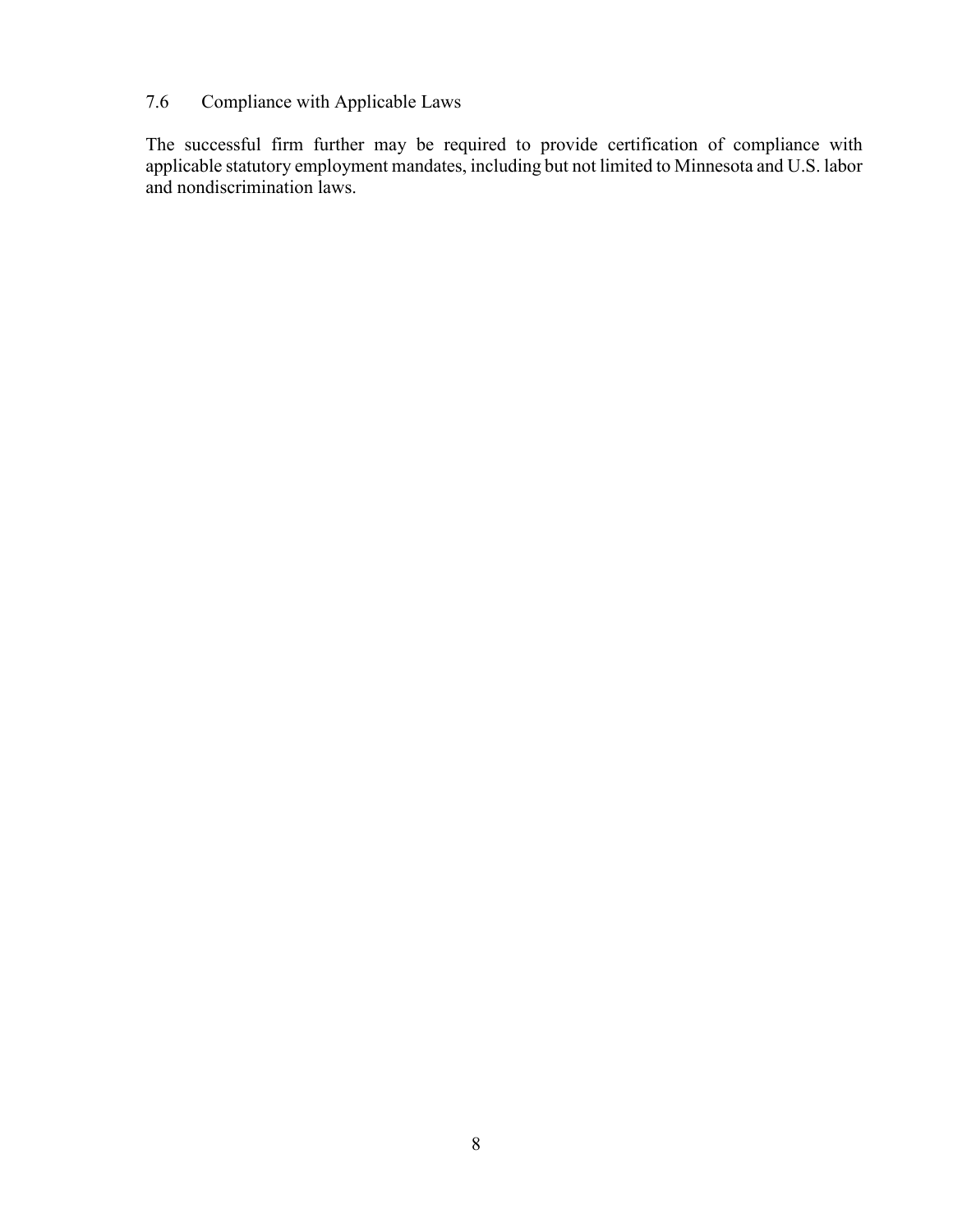# **ATTACHMENT 1 PROPOSAL FORMAT AND CONTENT**

### 8.1 Format

The main proposal may contain a brief introduction of no more than one page. Following the introduction, the proposal should specifically address the consultants' approach of the RFP and in the order in which they appear in the RFP.

Applicants should use the following format in preparing all proposals. Failure to do so may result in a reduced rating by the proposal review committee.

Part A. Each Proposal to Attachment 1 and/or Attachment 2 shall comply with the following:

- $\circ$  Use 12-point, Times New Roman font, one-inch margins, and single spaced lines on 8½ X 11- inch paper
- o Consecutively number all pages
- o Introduction
- o Scope of Services Desired (each item/task addressed independently but grouped together by package)
- o Exceptions
- o Communication, Reports, and Presentations
- o Project Schedule and Starting Date
- o Qualifications of the Firm, Project Staffing, and References
- o Project Work Plan
- o Appendix A: Literature on the Firm
- o Appendix B: Other Information

#### Part B. Sealed Budget Proposal Associated with Attachment 1 and Attachment 2

- o A sealed budget proposal is required
- 8.2 Project Work Plan

A project work plan should be constructed to show the estimated number of hours each person will work per package and task as determined by the Proposer. This should include the hours team members will perform on‐site work and project time by support staff.

8.3 Project Budget

The budget proposal shall be submitted in a separate, sealed envelope, which will be opened after the top ranked firms have been identified. The budget shall be presented in breakout tables, one for each Attachment identified in Section5, according to the following easy to read format or its equivalent. Extra lines should be added to the table as needed, such as to list the various consultants. A relevant narrative should provide an explanation for those items which are not immediately apparent in the budget table. If the consultant has suggestions or options for obtaining cost-savings in conducting this project, the information can be presented in a separate subsection of the budget either in the narrative or as a separate table.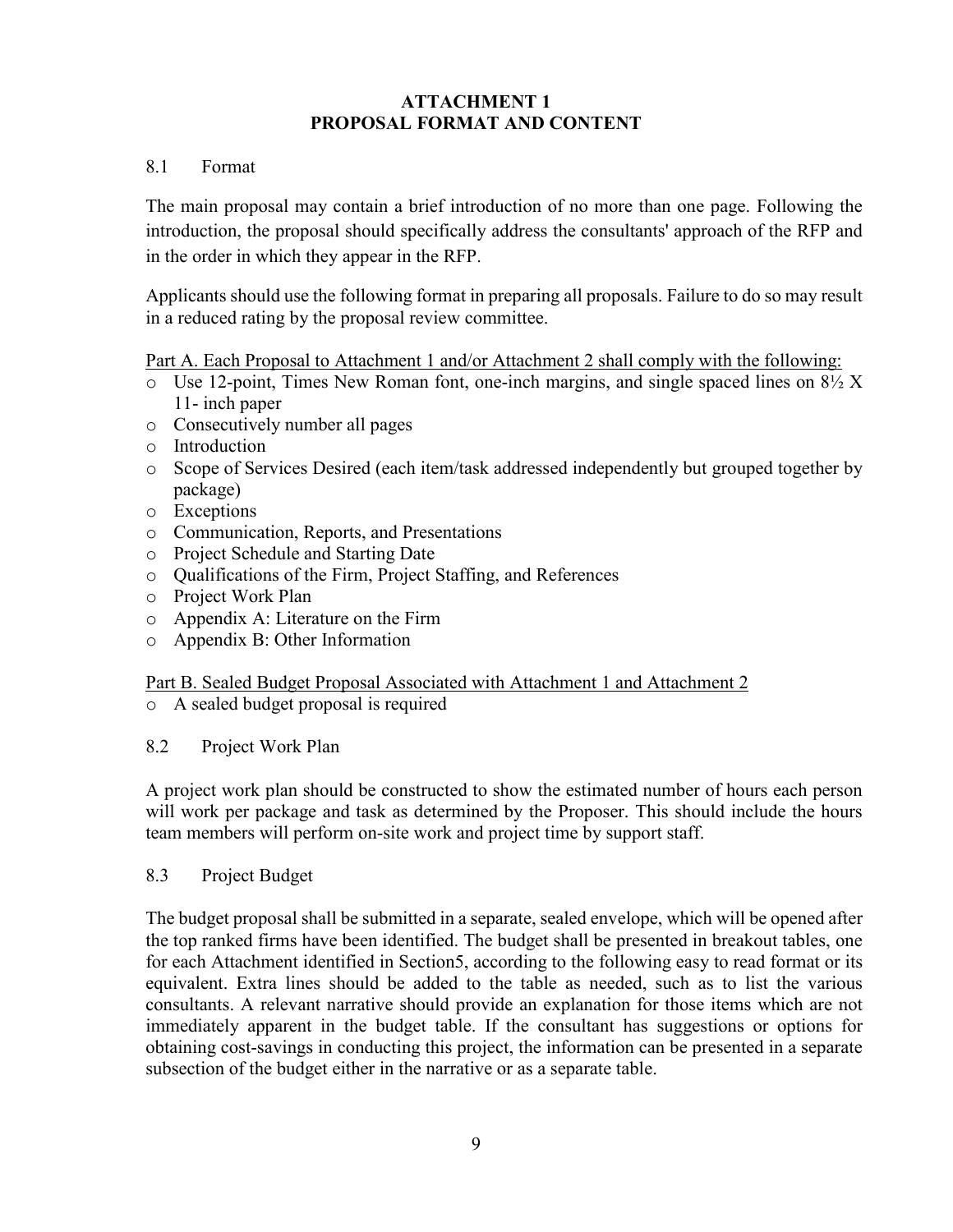#### 8.4 Exceptions

Should a Proposer desire to delete a portion of the requested services or take exception to any specific requirement of this project, such deviation from the desired work for the Committee must be listed as an Exception. Exceptions are not automatically disqualifying. Each exception will be evaluated by the review team to determine its effect on the quality of the overall proposal and may in turn lead to an adjustment in scoring. Each exception shall be listed and at the start identify the section and subsection of this proposal document that is being modified. This identification shall be followed by the full and complete description of the exception. To the best of the Proposer's ability the description of exceptions should identify what is being modified, why the modification is occurring, and what affect the Proposer expects the modification to have on the overall project. This description is especially important if the Proposer believes the modification to be beneficial to Rice County. Exceptions shall be listed in their own section of the proposal documents.

# 8.5 Communication, Reports, and Presentations

The consultant shall describe in the proposal how he or she will communicate with the JPC and/or the public about the Jail Needs Assessment Report. This description should indicate the approximate times of the meetings and their purpose. The consultant shall also seek the preferences of the JPC, during an initial meeting, about how to structure public communication and obtain input of the stakeholders to help develop the specifics about contents of the communication. The consultant shall describe in the proposal the sections of the final report that might be anticipated at this time. In addition, the proposal shall indicate how the recommendations will be structured and what will be included. The final report shall include an executive summary that is suitable for public distribution.

A rough draft of the final report shall be submitted for review by the JPC. After comments have been returned by the JPC, the report shall be finalized and one bound copy and one electronic copy shall be submitted to JPC. After submission of the final report, the JPC will contact the consultant to establish a time when a summary presentation will be made to the County Board of Commissioners in open session. The final report and supporting documentation shall be made available in electronic format to be placed on the county web site.

# 8.6 Project Schedule and Starting Date

The consultant shall provide a timetable for the study, which will show the approximate times when key activities will occur and their general sequence. The timetable shall encompass the project activities up to the time of the submission of the rough draft of the final report to the JPC for review and critique. A Gantt chart or other appropriate schedule chart shall be used to display the information. Explanations shall be provided when the reasons for various timelines are not immediately apparent.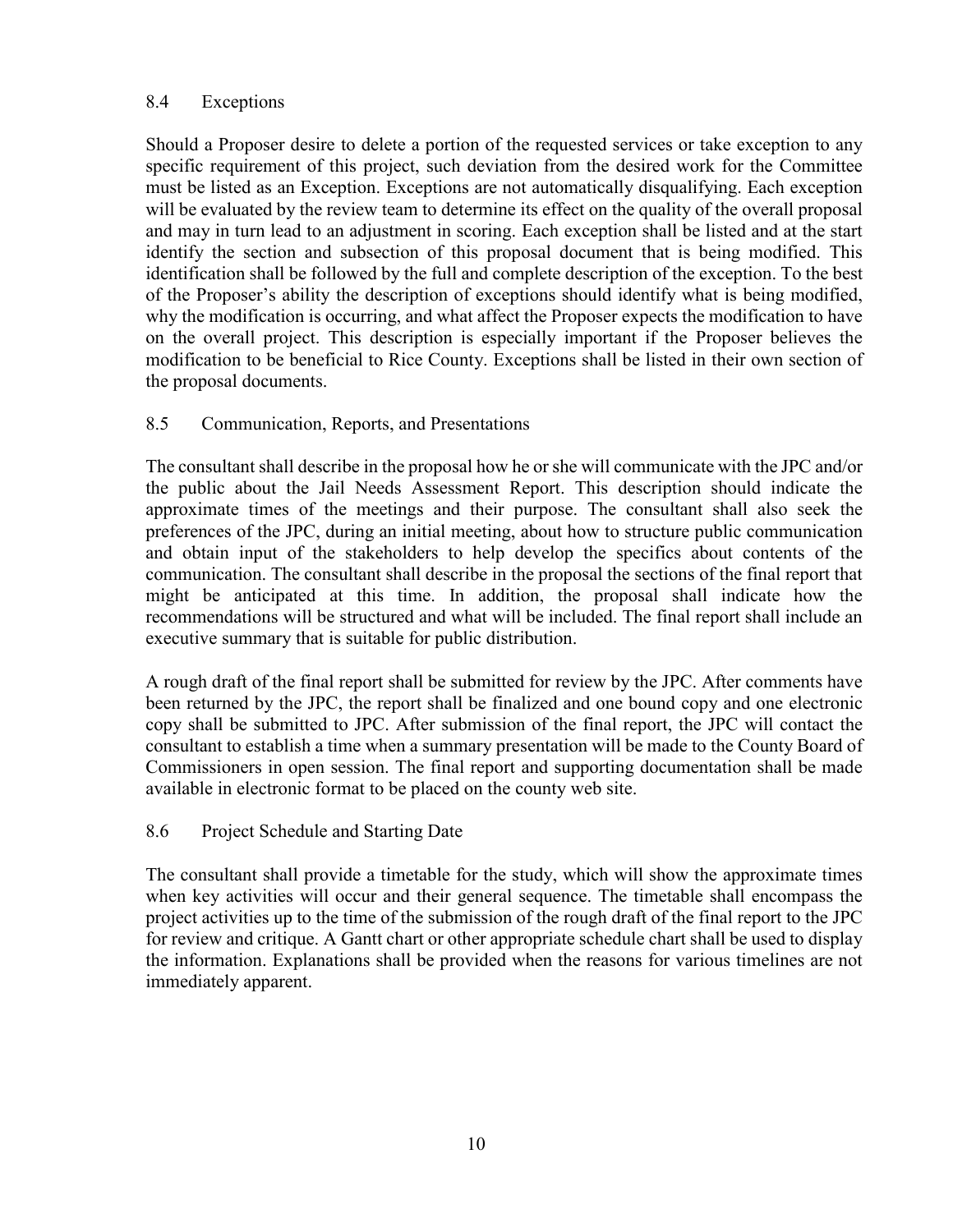### 8.7 Qualifications of the Firm, Project Staffing, and References

The response shall emphasize project experience that will be relevant to Rice County, Minnesota. The consulting firm shall provide a clear, concise response that will address the firm's ability and experience in complying with the scope of services requirements set forth in this RFP.

- 1. Give a brief description of the firm, including a description of the firm's experience in performing jail-planning and public safety facility studies.
- 2. List by name and title the consulting firm team members to be assigned to the project for Rice County. Identify the contact person who will have primary account responsibility. Provide qualifications, experience, office location, phone number, and email address for each of the identified team members.
- 3. Describe your firm's particular expertise for conducting jail planning and needs assessment studies. Give examples of how this expertise has been utilized to the advantage of clients and how it may specifically relate to the county.
- 4. Briefly describe any attributes that distinguish your firm from others offering similar services that would prove helpful to the county in our selection process.
- 5. Describe any pending litigation of the firm.
- 6. Provide a minimum of five references of a similar project. Each reference must include the following information:
	- Name and address
	- Contact person with email and telephone number
	- Date they became a client
- 7. The Proposer must ensure that all information for the references is current and that the contact person is willing to provide a reference. References are likely to be checked by phone and will require a minimum of 10 to 15 minutes of contact person's time.
- 8. If the Proposer is proposing to use subcontractors, a minimum of two references need to be provided for each subcontractor. All subcontractors will be subject to approval. The selected Proposer shall itself be solely responsible for the performance of all work set forth in any contract resulting from the RFP, and for compliance with the price and other terms provided in the contract.
- 9. Provide a copy of the last jail needs assessment study the firm completed.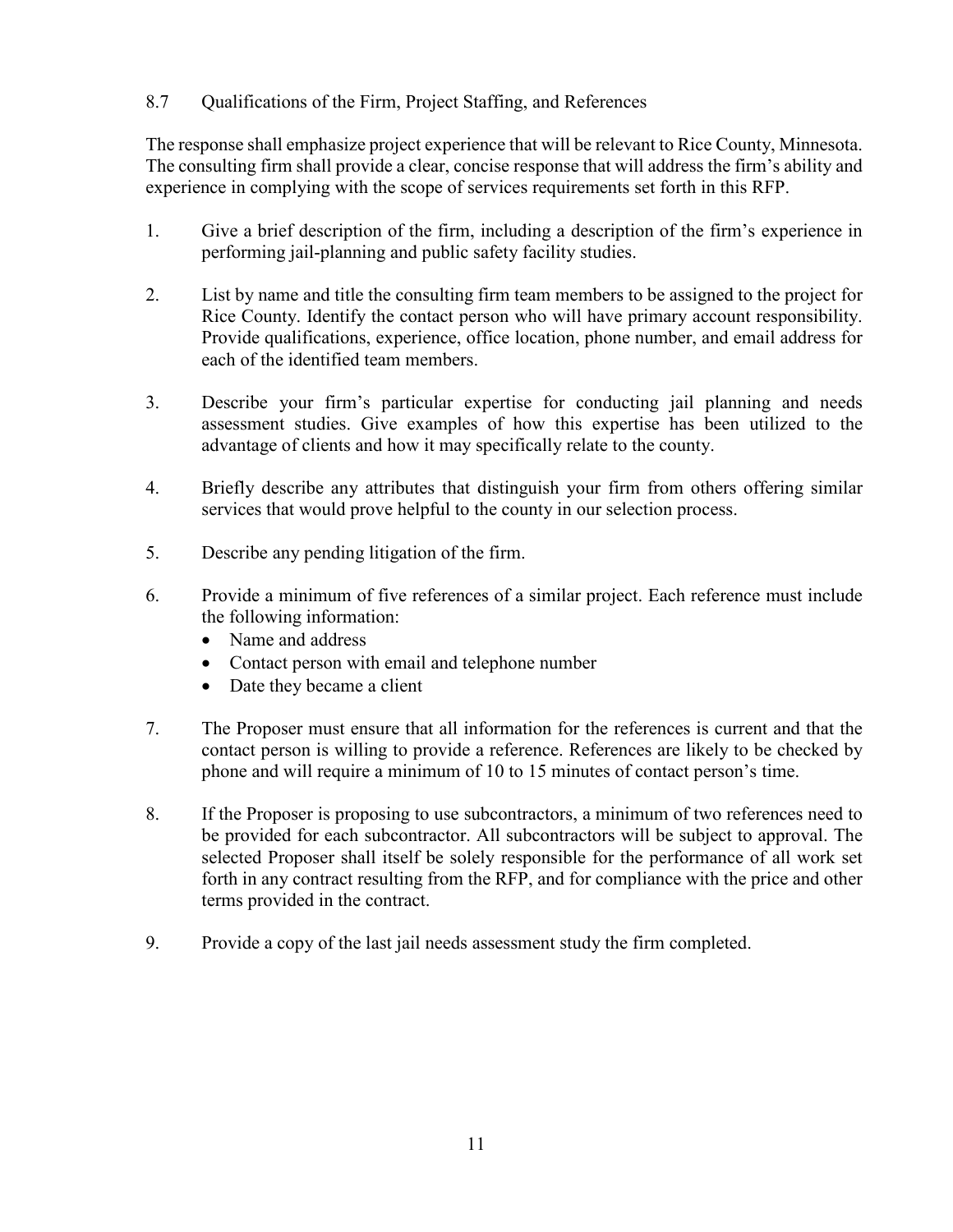#### 8.8 Proposal Bond/Security

Each Proposal shall be accompanied by a Proposal bond/Security in the sum of not less than 5% of the total Proposal amount made payable to the County, condition upon the Proposer entering into a contract with the County in accordance with the terms of their Proposal. Any bonding company used must be licensed in the State of Minnesota.

It is agreed that the Proposal bond/security will constitute liquidated damages, and not a penalty, for the failure or refusal of the successful Proposer to execute and deliver the contractual documents, in a correct form within 10 days after receipt of the contractual documents.

The Proposal bond/security shall be returned within 90 days after the Proposal opening or, in the event of a successful Proposal, return shall be made after the completion of work or after the proper posting of a performance bond.

8.9 Insurance

The successful Proposer shall purchase and maintain such insurance as will protect it from claims set forth below that may arise out of or result from their operations under the contract, whether the operations be by them or by anyone employed by or contracted by them.

The successful Proposer agrees to indemnify and hold the County harmless from any and all claims, demands, damages, actions, or causes of action arising or to arise against the County by reason of the successful Proposer's performance of the contract.

Such insurance shall be acquired for and on behalf of the successful Proposer in protecting them from claims for damages for bodily injuries, including sickness or disease, death, and care and loss of services, as well as from claims for property damages, including loss of use, which may arise from operations under the contract, whether such operations be by the selected Proposer or anyone directly or indirectly employed by them.

The successful Proposer is required to carry the following insurance coverage and types at a minimum:

- Comprehensive General Liability: Coverage shall have minimum limits of \$1,500,000 each occurrence and \$3,000,000 aggregate combined single limit for bodily injury liability and property damage liability. This shall include premises and operations, independent Proposers, products and complete operations, contractual liability, and personal injury liability. This shall be maintained for three years after completion of work if this policy is on a claim made basis.
- Business and Auto Liability: Coverage shall have minimum limits of \$1,500,000 per occurrence and \$1,000,000 aggregate combined single limit for bodily injury liability and property damage liability. This shall include owned vehicles, hired and non-owned vehicles, and employee non-ownership.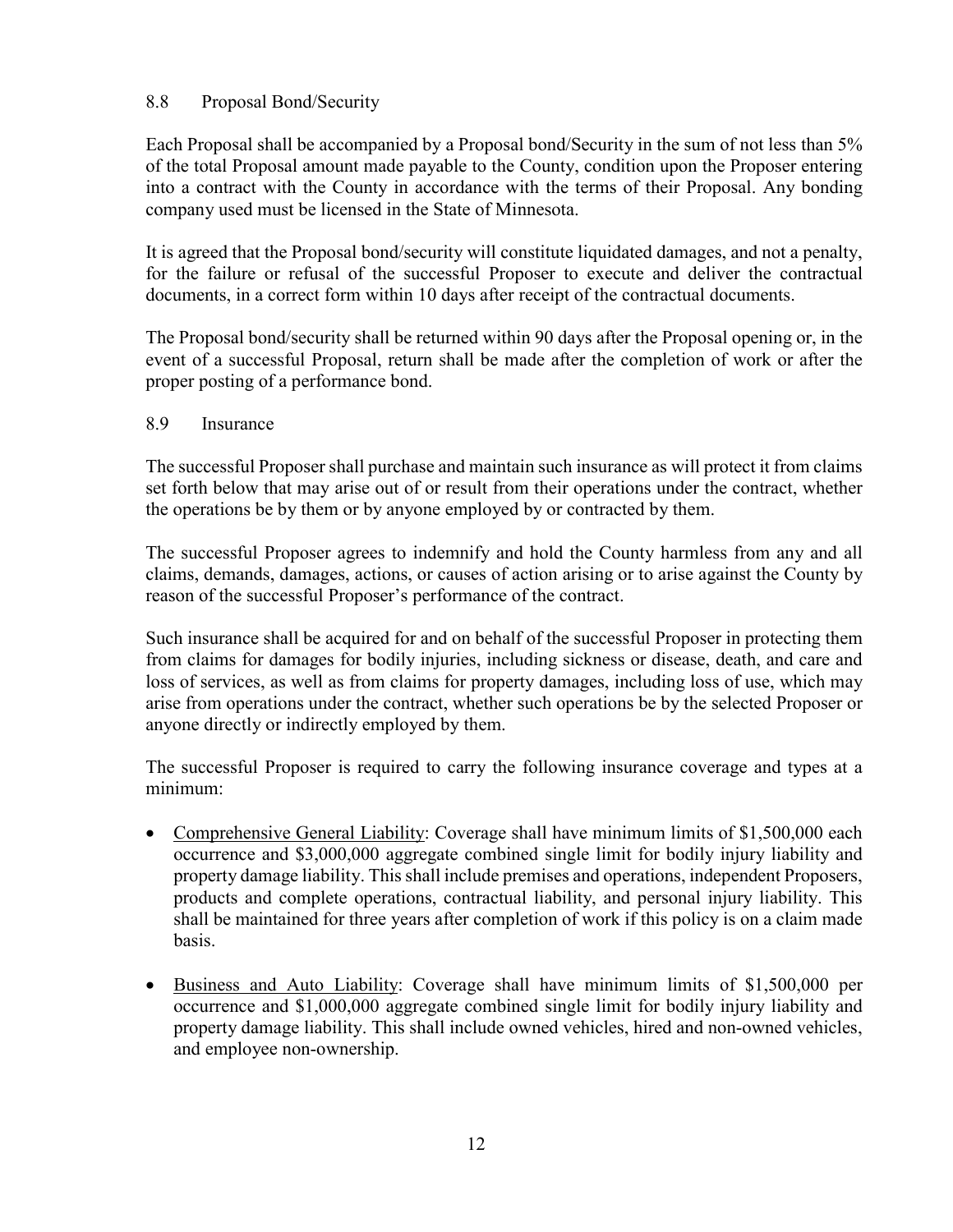- Property Insurance: Coverage shall be all risk and shall be in a broad form basis, including coverage for explosion, collapse, and damage in and around facilities. The coverage also should include off-site and in-transit exposures.
- Worker's Compensation:
	- o State: Statutory
	- o Applicable Federal: Statutory
	- o Employer's Liability:
		- \$ 500,000 per accident, per employee
		- \$1,000,000 disease, policy aggregate
		- $\sim$  \$ 500,000 disease, each employee

The successful Proposer agrees the minimum requirements set forth, shall at all times be in an amount at least equal to the maximum liability of the county under Minn. Stat. 466.04 now or as said statute is hereafter amended or as otherwise required by law, statute, or rule.

Professional Liability Insurance in the amount per claim per occurrence equal to a minimum of \$2,000,000, with insurance to be maintained for three years after completion of the work.

Certificates shall name the County as an additional insured on all liability policies except for professional liability. Prior to the start of work, the successful Proposer shall furnish certificates or adequate proof of the foregoing insurance. Certificates furnished by the successful Proposer shall contain a clause stating, "County is to be notified in writing at least thirty days prior to cancellation of, or any material change, in the policy". Such notice is to be sent to the County's Purchasing Agent.

The company providing the insurance for the successful Proposer must be licensed to do business in the State of Minnesota and be acceptable to the County.

The successful Proposer shall be responsible for all losses that fall under any deductibles on required insurance coverage.

If sub-contractors are employed, the prime contractor shall procure and maintain bodily injury and property damage liability insurance for and on behalf of the contractor for claims and damages arising out of acts of sub-contractors in the same amounts as required or claims and damages arising out of acts of the selected Proposer.

# 8.10 Performance Bond

The successful Proposer will be required to produce a performance bond in the amount of 100 percent of the awarded Proposal. This bond must be furnished within 10 days of award.

# 8.11 Appendices

The appendices include the additional forms, which are required for this response.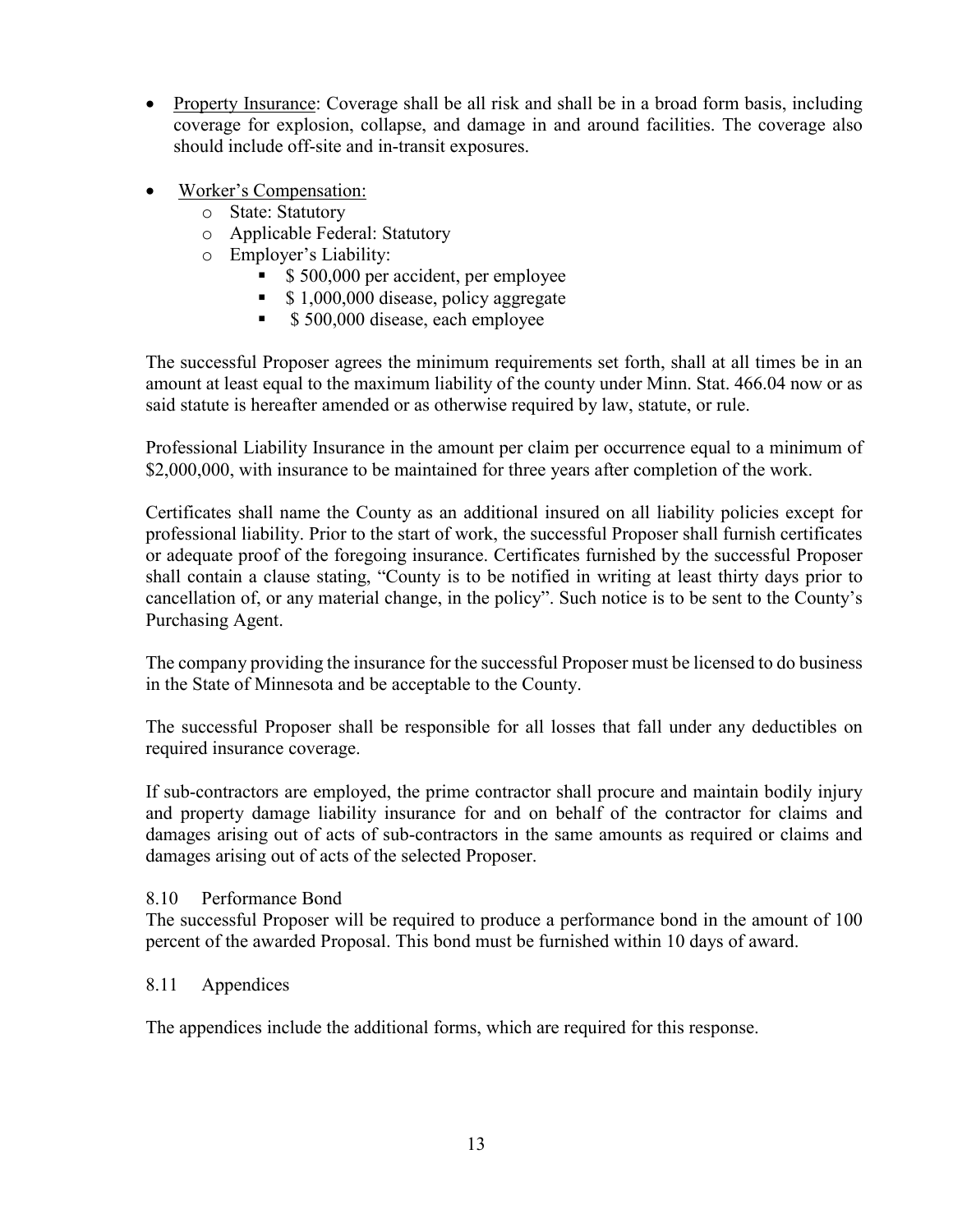#### **ATTACHMENT 2 JAIL NEEDS ASSESSMENT AND FACILITY DEVELOPMENT CONSULTING SERVICES**

The scope of work for the Needs Assessment component and facility development phase will include, but not be limited to, the following items:

- 1. The consultant should assist the JPC in assembling a list of options to meet the Rice County's Jail facility needs. These will include up to three alternatives for renovation / expansion or new construction.
- 2. The consultant will work with the JPC, which consists of the Sheriff, Jail Administrator, Chief Deputy, Assistant Jail Administrator and a representative from Building Maintenance, and/or others as designated by the Sheriff, to determine the functional components which may be included in the facility.
- 3. The consultant will work with the JPC to formulate and document scenarios for major activities in the jail and administrative offices. These scenarios will help determine circulation patterns and access requirements.
- 4. The consultant will work with the JPC to develop a list of rooms and spaces required in the facility. The consultant will describe each space in detail, identifying functional, equipment, security, and access requirements in addition to square footage requirements.
- 5. The consultant will work with the JPC to develop adjacency diagrams, which illustrate relationships between the spaces previously identified.
- 6. The consultant will work with the JPC to develop site evaluation criteria. The consultant will work with the JPC to identify potential sites to be considered.
- 7. In selecting the Jail location, several important relationships or "Linkages" should be explored. The Jail/Rice County Sheriff's Office site should be designed with awareness of relationships or proximity for needs. Courts, Sheriff's Office personnel, County Attorney and Probation services, and transportation should all be considered while making the site selection.
- 8. Effect on other criminal justice facilities when the Jail is on the courthouse site: Plans should be careful not to limit growth option for adjacent court and criminal justice functions by focusing on planning the Jail alone. Review should include the current linkages as well as safely transporting inmates to court appearances in the existing courthouse, but allowing for future growth and/or changes in locations.
- 9. The consultant should perform a study of the inmate population, including demographics by race, ethnicity and gender, in order to describe the jail population and provide information useful for developing design specifications about the types and number of bed spaces that will be needed to accommodate inmates in the county jail.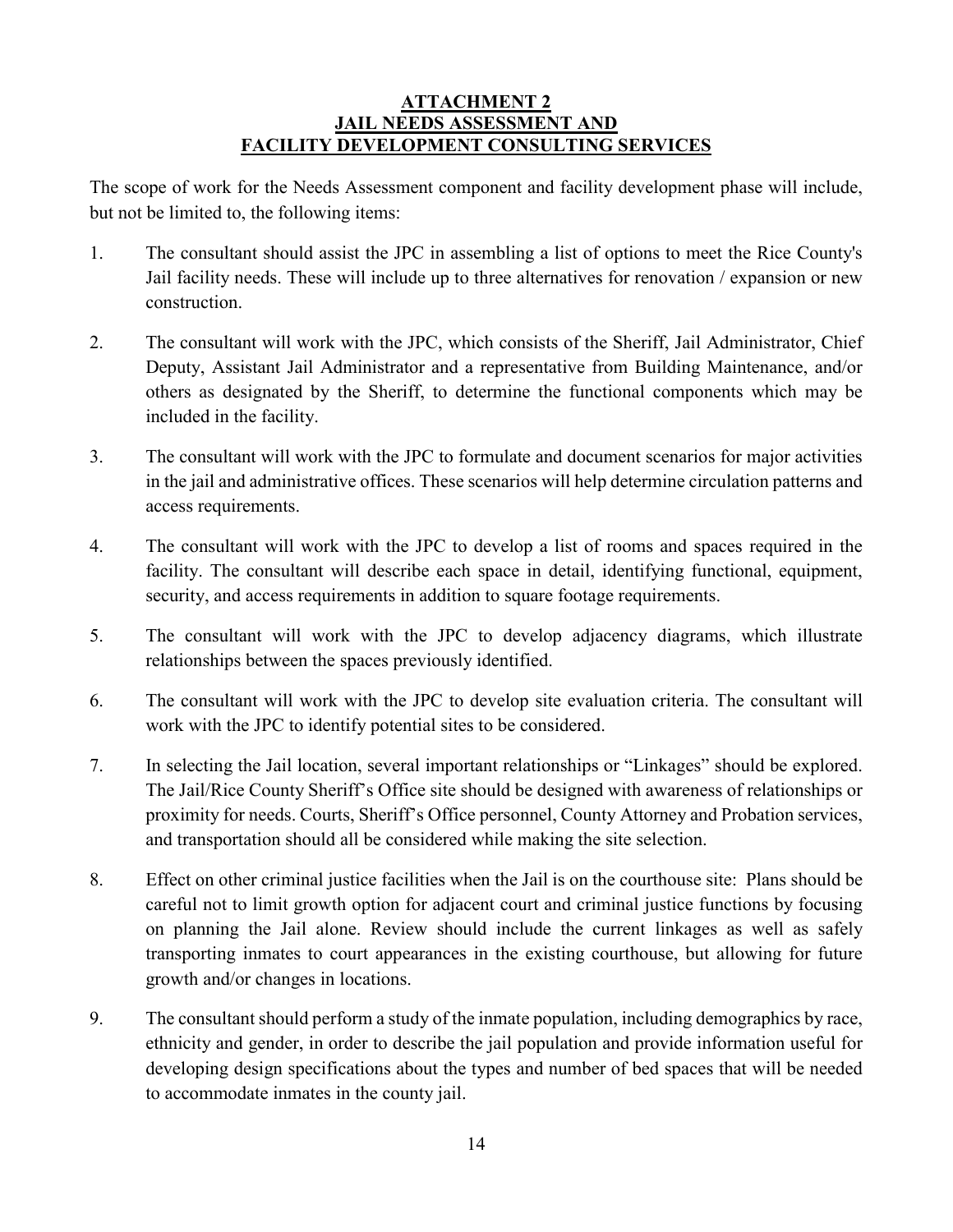- 10. The consultant will forecast facility capacity requirements in five-year increments for a minimum of 30 years. The consultant should also identify a reasonable margin of error in the forecast and explain the rationale behind it. The forecast will be broken out to show the space allocation requirements for each type of area that accommodates inmates, such as intake, infirmary, housing areas (maximum, medium, and minimum housing for males and females). If major changes are imminent, such as new laws or addition of new industries, they should be acknowledged for their potential impact on the forecast. The description of the forecast should be written so that members of the public can understand its relation to historical trends, growth of the county, changes in crime, and the recommended strategy for designing the facility to accommodate future expansion needs.
- 11. The consultant should include detailed analysis, consideration, and discussion of special needs inmates, including medical, mental health, and behavioral issues. Specify design and adjacency needs to allow appropriate monitoring and care of these types of inmates, while at the same time considering the appropriate staffing needs of such units to make these as staff efficient as possible.
- 12. The consultant should include detailed analysis, consideration, and discussion of the booking environment. Specify design and adjacency needs to allow for appropriate monitoring and care of the newly received inmates while at the same time considering the appropriate safety and security of these individuals. Consideration must be given to appropriate staffing needs of such area to make booking/intake as efficient as possible.
- 13. The final report should develop a broad understanding of facility, parking, and operational needs of related criminal justice functions. Development of a criminal justice facilities master plan so that the jail project fits into a clearly understood present and future context. If the plan calls for using a shared site, develop sketch work that shows how the site will accommodate the jail design, jail expansion, expansion of other facilities at the site, and all related parking needs.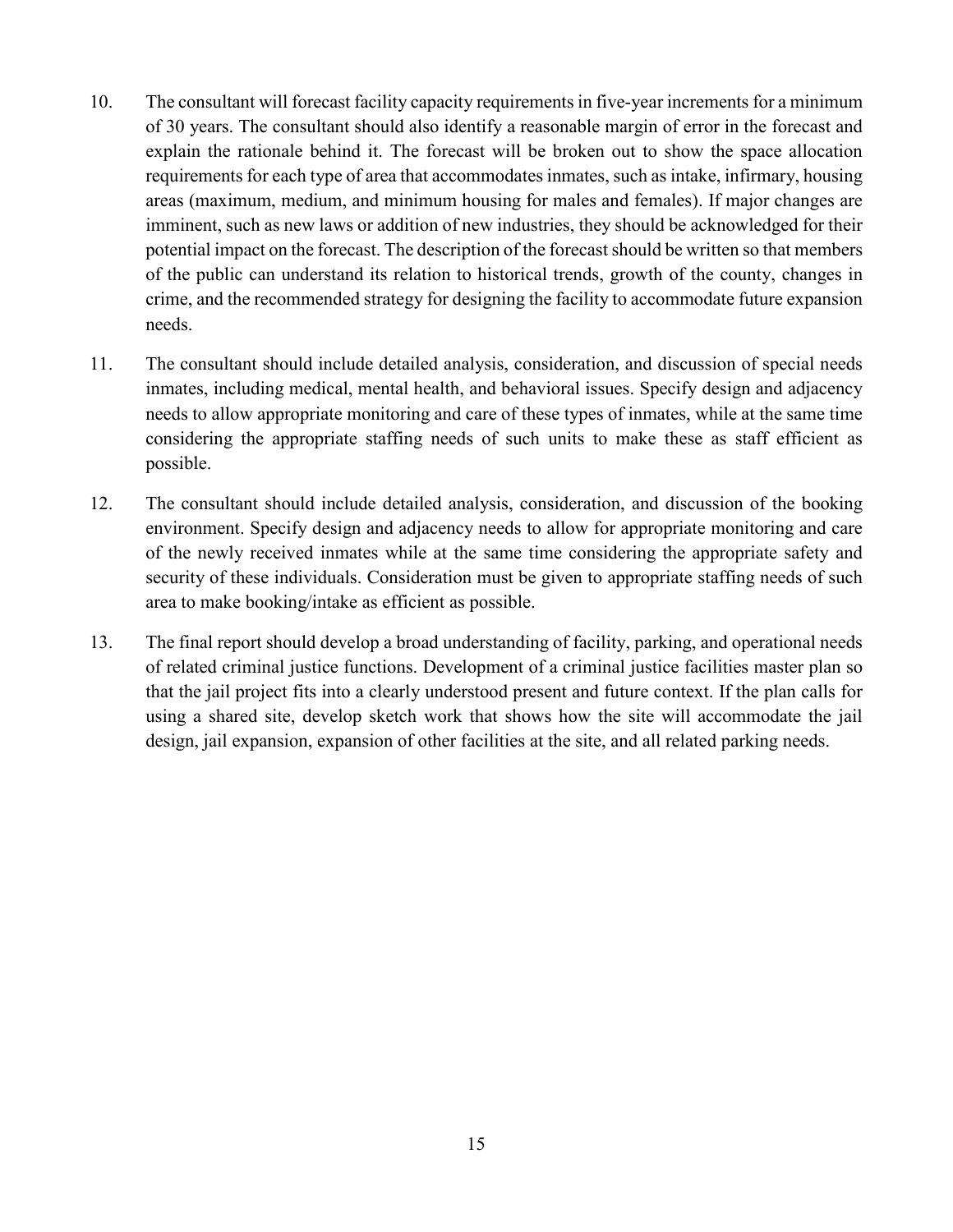#### **ATTACHMENT 3 RICE COUNTY SHERIFF'S OFFICE NEEDS ASSESSMENT AND FACILITY DEVELOPMENT CONSULTING SERVICES**

- 1. The consultant should assist the JPC in assembling a list of options to meet the Rice County Sheriff's Office needs in all other areas and divisions outside of the jail. These will include up to three alternatives for renovation / expansion or new construction.
- 2. The consultant will work with the JPC, which consists of the Sheriff, Jail Administrator, Chief Deputy, Assistant Jail Administrator and a representative from Building Maintenance, and/or others as designated by the Sheriff, to determine the functional components which may be included in the combined facility.
- 3. The consultant will work with the JPC to formulate and document scenarios for major activities in the jail, administrative offices, patrol, investigations, evidence and emergency management. These scenarios will help determine circulation patterns and access requirements.
- 4. The consultant will work with the JPC to develop a list of rooms and spaces required in the combined facility. The consultant will describe each space in detail, identifying functional, equipment, security, and access requirements in addition to square footage requirements.
- 5. The consultant will work with the JPC to develop site evaluation criteria. The consultant will work with the JPC to identify potential sites to be considered.
- 6. The final report should develop a broad understanding of facility, parking, and operational needs of related criminal justice functions. Development of a criminal justice facilities master plan so that the jail project fits into a clearly understood present and future context. If the plan calls for using a shared site, develop sketch work that shows how the site will accommodate the jail design, jail expansion, expansion of other facilities at the site, and all related parking needs.
- 7. Effect on other criminal justice facilities when the Jail/Sheriff's Office is on the current or the annex site: Plans should be careful not to limit growth option for adjacent court and criminal justice functions by focusing on planning the current location alone. Review should include the current linkages as well as safely transporting inmates to court appearances in the existing courthouse, but allowing for future growth and/or changes in locations.
- 8. The consultant will provide a report, in one bound and one electronic format, to the JPC documenting the decisions made during the pre-architectural program phase.